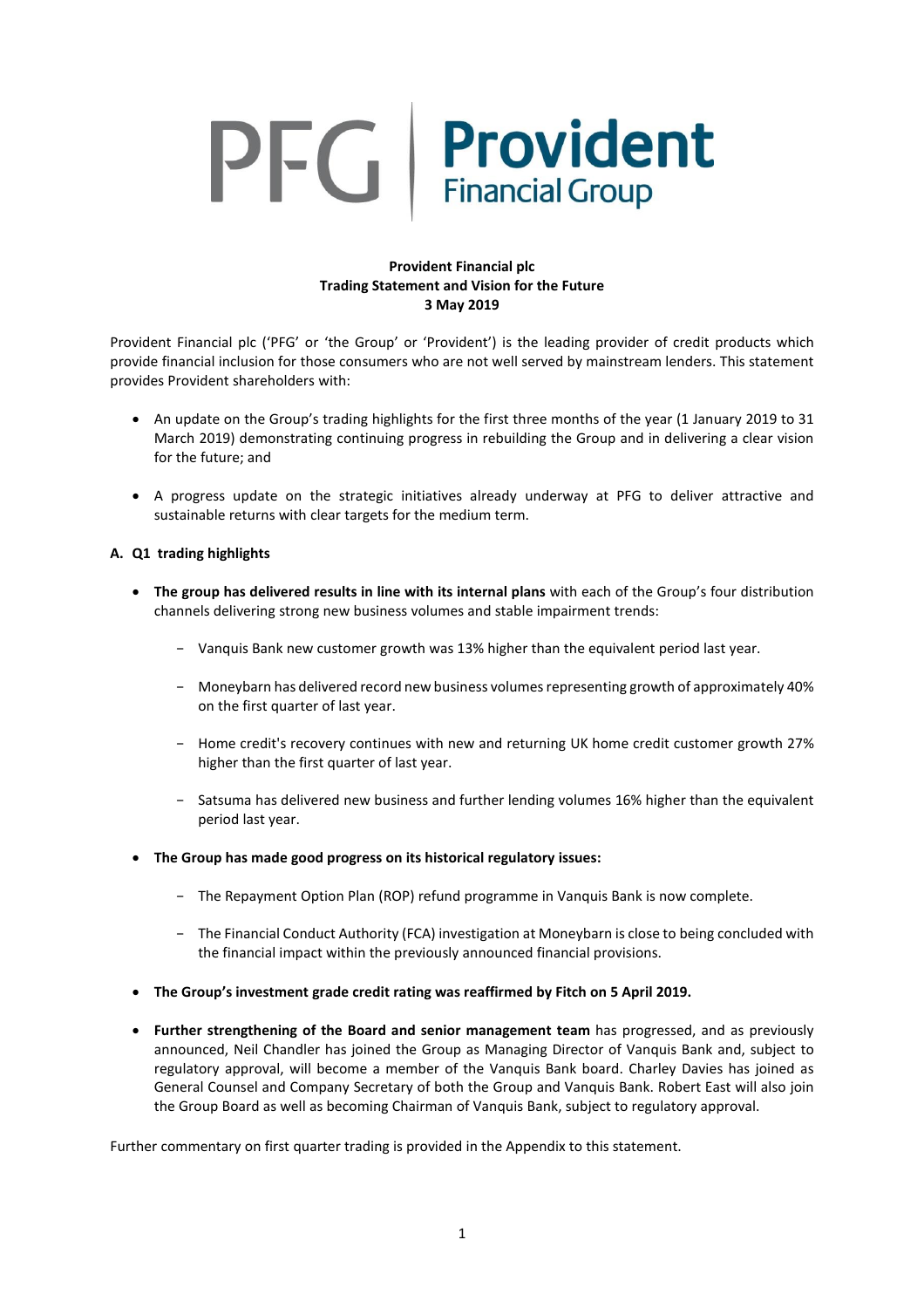Malcolm Le May, Group Chief Executive, commented:

"I am pleased with the Group's performance during the first three months of the year. We have diligently built on the stronger foundations established over the past 18 months and have delivered strong customer growth and new business volumes, with stable delinquency trends and overall results in line with management's plans for 2019.

The completion of the ROP refund programme, the expected settlement of the Moneybarn FCA investigation in the near future and the recent agreement with the FCA to bring back enhanced performance management disciplines in our home credit business, demonstrate unequivocally that we are responding positively to regulatory change. We have put the Group's legacy issues behind us.

We have a clear strategy to deliver attractive and sustainable shareholder returns and good customer outcomes in an evolving industry and regulatory environment. Our goal is to achieve sustainable receivables growth of between 5% - 10% per annum and a return on equity in the range of 20% - 25%. In addition, we are focused on maintaining a dividend cover of at least 1.4 times as well as a prudent regulatory capital buffer against the total capital requirement prescribed by the PRA."

## **B. A vision and team for the future**

## **What has changed?**

PFG has a long history of serving the underserved in our communities. Our business, and other competitors in our category, provide vital credit to this customer segment which is estimated at 12 million adults, some 20% of the UK adult population. We are the leaders in the sector.

Good outcomes for customers combined with sustainable and attractive returns to shareholders, albeit not at the level historically experienced, is now the reality for the whole sector. We have had to make changes to our business practices which are well documented, and we expect all participants whose sales and collection practices are monitored and regulated by the FCA to have to adopt an operating model that evidences their control over each of the important stages in the customer experience. We remain of the view that, whilst badly executed, our decision in 2017 to migrate to an employed model in the UK has enabled usto take greater control over our home credit field force and anticipates the UK tax and employment law proposals, contained in the Government's Good Work Plan, which may make it more difficult for businesses to engage self-employed workforces in the future.

### **How are we responding?**

The Board's vision is to be the best and most trusted provider of credit to the underserved, delivered across a broader range of products and distribution channels, in order to help our customers on the path to a better everyday life.

Our focus will be on providing customers with credit products appropriate for their circumstances, delivering good customer outcomes and, through this, generating sustainable shareholder returns. To do this we will:

- Deliver a broader product range;
- Enhance our distribution capabilities;
- Establish a single view of our customer; and
- Grow responsibly, delivering sustainable shareholder returns.

Having Vanquis Bank as an anchor to our strategy also gives us the opportunity to explore funding efficiencies across the Group.

We continue to deliver and develop a number of initiatives across each of these areas of focus: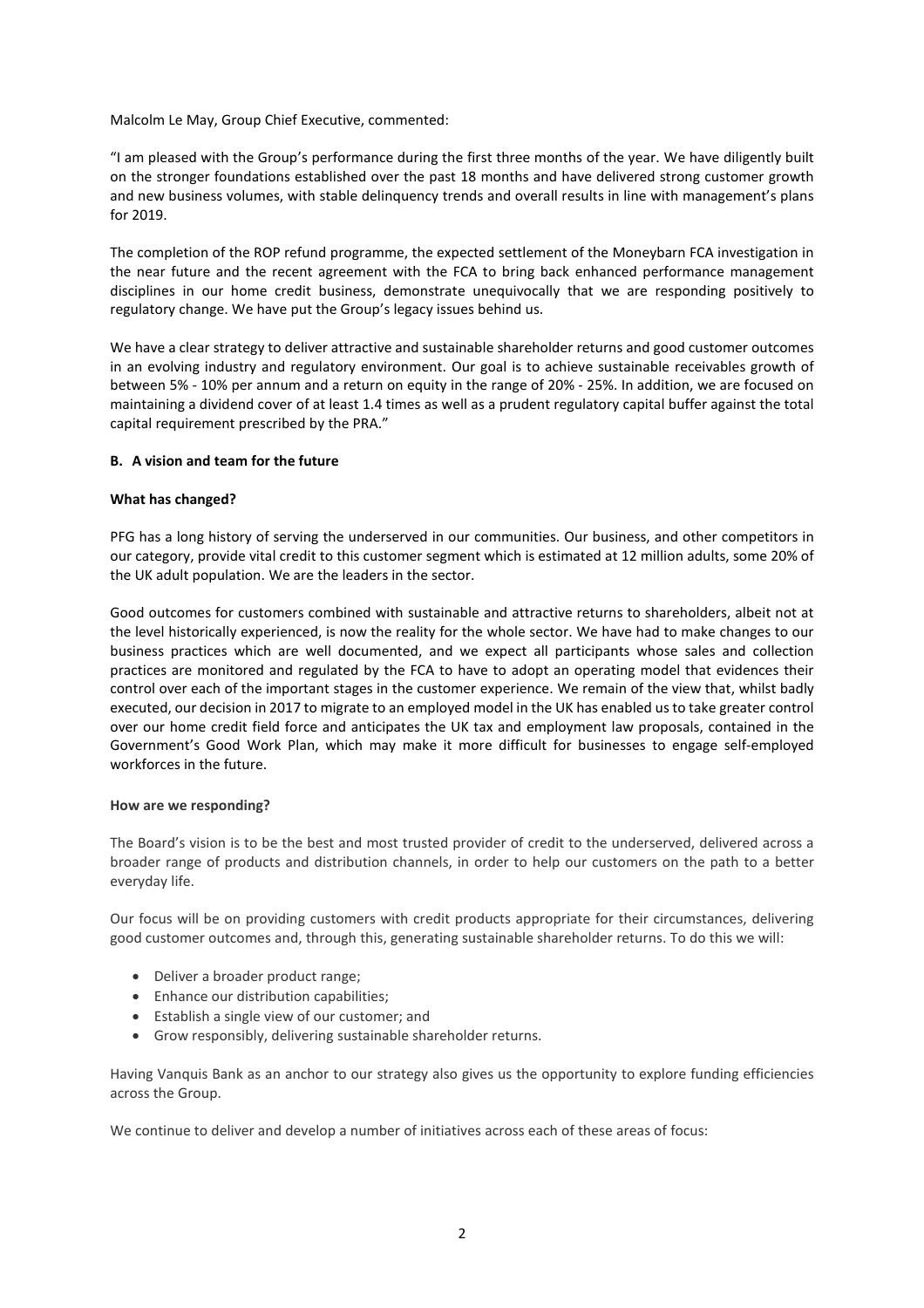## **1. Broader product range**

With our existing customer base of some 2.4 million customers, our leading multi-channel distribution capabilities and the excellent recognition enjoyed by our brands, we are uniquely positioned to reach those who require finance and to provide credit products appropriate for them. We will be building on our multi-channel distribution capabilitiesto meet a broader set of credit needs, developing a full product suite to support the aim of full financial inclusion in our increasingly digital world. We have traditionally focused on offering credit cards as the primary product for customers of Vanquis Bank. In the future, we plan to offer them online instalment loans and vehicle finance through digital channels, with a focus on offering the most suitable product for their borrowing needs.

We have the following product developments underway:

- − Streamlining and building critical mass in online loans by combining Satsuma and Vanquis Bank loan capabilities. We are trialling a new term loan at rates below 100% APR in the second half of the year to ensure we offer a full range of online unsecured lending products at various price points, terms and issue values to meet customer needs.
- − Working with the FCA to offer an enhanced ROP product, responsive to customers who value its features, providing them with additional forbearance measures beyond those prescribed by regulation. We are working towards the launch of an enhanced product by the end of 2019.
- − Offering products that many of our 2.4 million customers have with other providers, including longer-term loans. We are growing our combined instalment lending operations in response to strong demand. Due to increased data enrichment and analysis enabled by our new Provident Knowledge Universe (PKU), we know that approximately 550,000 existing Vanquis Bank customers already have term loans with third parties. We utilise this data in assessing affordability, in granting them credit cards, and in granting credit line increases. Offering our own loan products to our existing customer base, whose credit profile we know, will offer both shareholder value growth and better customer outcomes.

# **2. Enhanced distribution capability across digital and face-to-face channels**

Through the combination of technology and human interface, we can help customers access a growing range of products that includes credit cards, term loans and vehicle financing, offered at rates commensurate with customers' credit standing, which we know changes over time. We will support customers with in-person, traditional and digital payment options, and work more closely with them to ensure we provide them with the best product for their specific circumstances and that we sustain the trusted relationships we are known for.

- − We are developing and leveraging more fully our Vanquis Bank app which has now surpassed over 1 million registered users. We are integrating into this app access to our Moneybarn and Satsuma products. Moneybarn is already accessible to Vanquis Bank customers and we aim to link Satsuma to them by the end of the year. The PKU has shown that of nearly 40% of Vanquis Bank customers that have a loan, less than 2% are currently Satsuma customers and similarly of the nearly 13% that have motor finance, less than 1% are with Moneybarn.
- − For our typical customer, the largest single asset purchase they are likely to make is a vehicle. This is why Moneybarn is an integral part of our future plans.
- − We are trialling Provident Direct from the end of the second quarter which is a unique blend of the very human face-to-face customer relationship management that is so effective in home credit with the ease and efficiency of direct repayment that many customers increasingly prefer.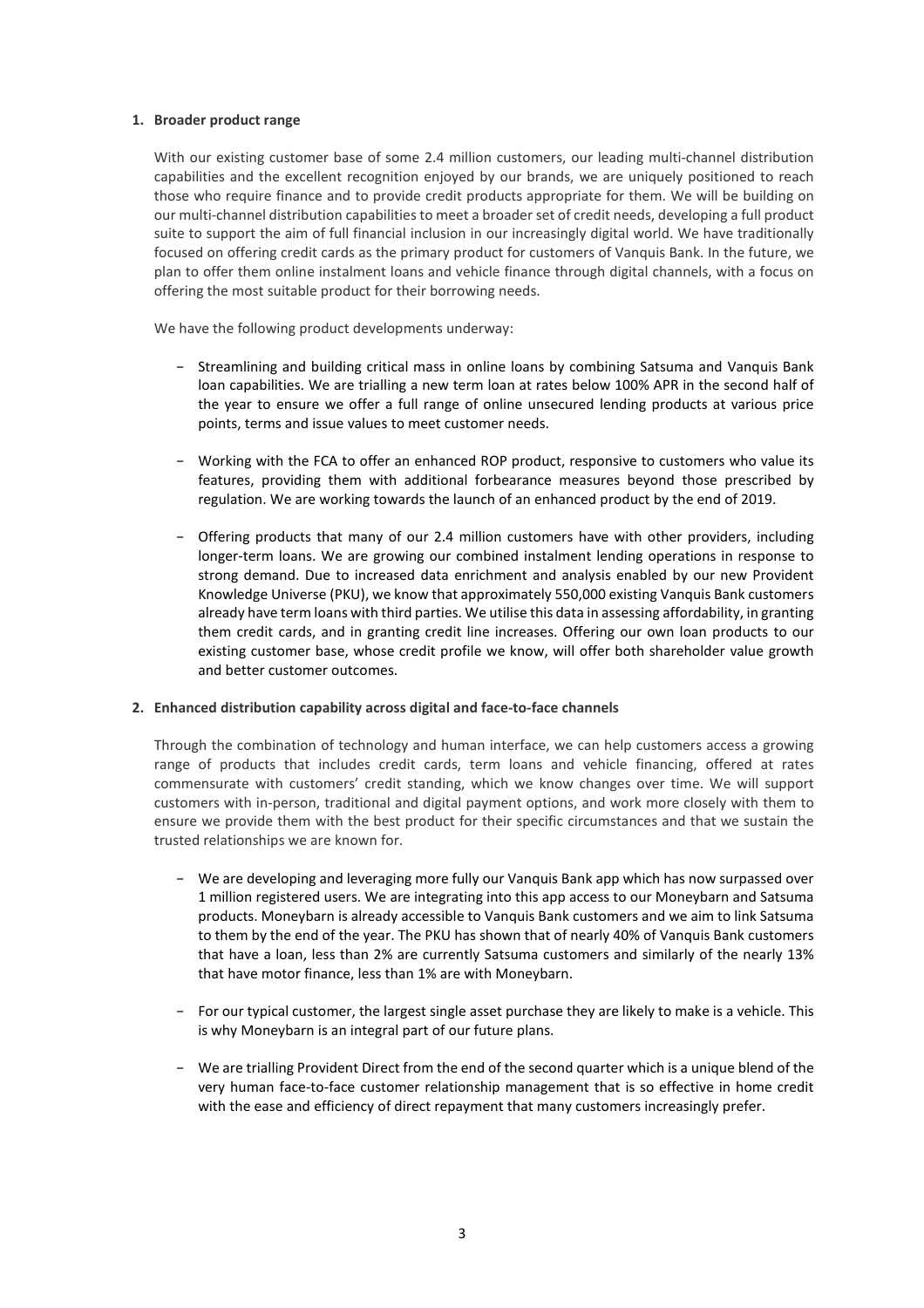### **3. Establish a single view of our customer**

Historically, the Group has been organised in relatively distinct product-specific silos with little collaboration or cross-group cohesion, and limited focus on realising synergies across our customer base, or development of shared capabilities. This is now changing. Our strategy is to leverage the customer and capability synergies which exist across our businesses and which represent a significant competitive advantage for PFG. In this context, we see significant value creation opportunities for customers in our Moneybarn and Satsuma businesses who also have credit cards (either with us or with other providers) offering a great potential opportunity for Vanquis Bank. We know that of the around 60% of Satsuma customers with a credit card, only around 25% are with Vanquis Bank, and similarly of the over 50% of Moneybarn customers with a credit card, only just over 20% are with Vanquis Bank.

We know our brand and channels will serve us well in extending to these new areas, and our management team has the relevant expertise to deliver these growth opportunities. Realising this synergy potential, whilst also continuing to drive attractive and sustainable returns across our sector leading businesses, is a key part of our strategy and vision for the Group.

# **4. Responsible growth with a focus on sustainable shareholder returns**

At PFG, we are clear that we must focus on responsible growth, supported by cost control and efficiency and on delivering products from the most efficient capital structure. In short, a strategy that delivers good customer outcomes and sustainable and attractive returns to shareholders.

There are two pillars to this:

- − **Costs culture**: In addition to capturing potential product revenue upsides, we are focused on realising synergies that arise from common processes across the Group. This includes leveraging:
	- Capabilities and best practice in distribution, credit, collections and digital throughout the Group to improve efficiency; and
	- The migration of customers towards their preferred digital application and servicing channels, such as the Vanquis Bank app, to reduce the need for capacity in high cost human contact centres.
- − **Funding efficiencies:** As Vanquis Bank is a fully licensed bank, we will explore with the PRA the options to fund the Group's businesses with deposits and other short-term obligations. This offers our businesses specific funding cost advantages and flexibility. We must operate to the highest standard of prudential capital management, control and governance, with clear implications for the experience, quality and accountability of the management team we have in place.

### **What this means for shareholders?**

The customer has to be at the heart of all we do; putting them on the path to a better everyday life will build the sustainable returns that shareholders will enjoy for many years to come.

We are confident that, through our clear strategy and our complementary, synergistic and industry-leading businesses, we will deliver an attractive investment for shareholders. As we transition to a model in which Vanquis Bank is the greatest driver of growth, it is appropriate that our return metrics are fully reflective of this. Accordingly, our target is to deliver a return on assets<sup>1</sup> of approximately 10% for the Group as a whole which is consistent with a target return on equity<sup>2</sup> of between 20% - 25%, by 2021 and beyond. We will also target sustainable receivables growth of between 5% and 10% per annum which we expect to achieve over the medium term, maintaining dividend cover of at least 1.4 times and a sensible buffer over the total capital requirement as prescribed by the PRA.\*

In addition to these long-term objectives, over the next three years we will also target a 500 basis points reduction in the cost income ratio<sup>3</sup> from 43% in 2018 to approximately 38%, leveraging some of the customer acquisition and servicing cost synergies that the actions described above may offer.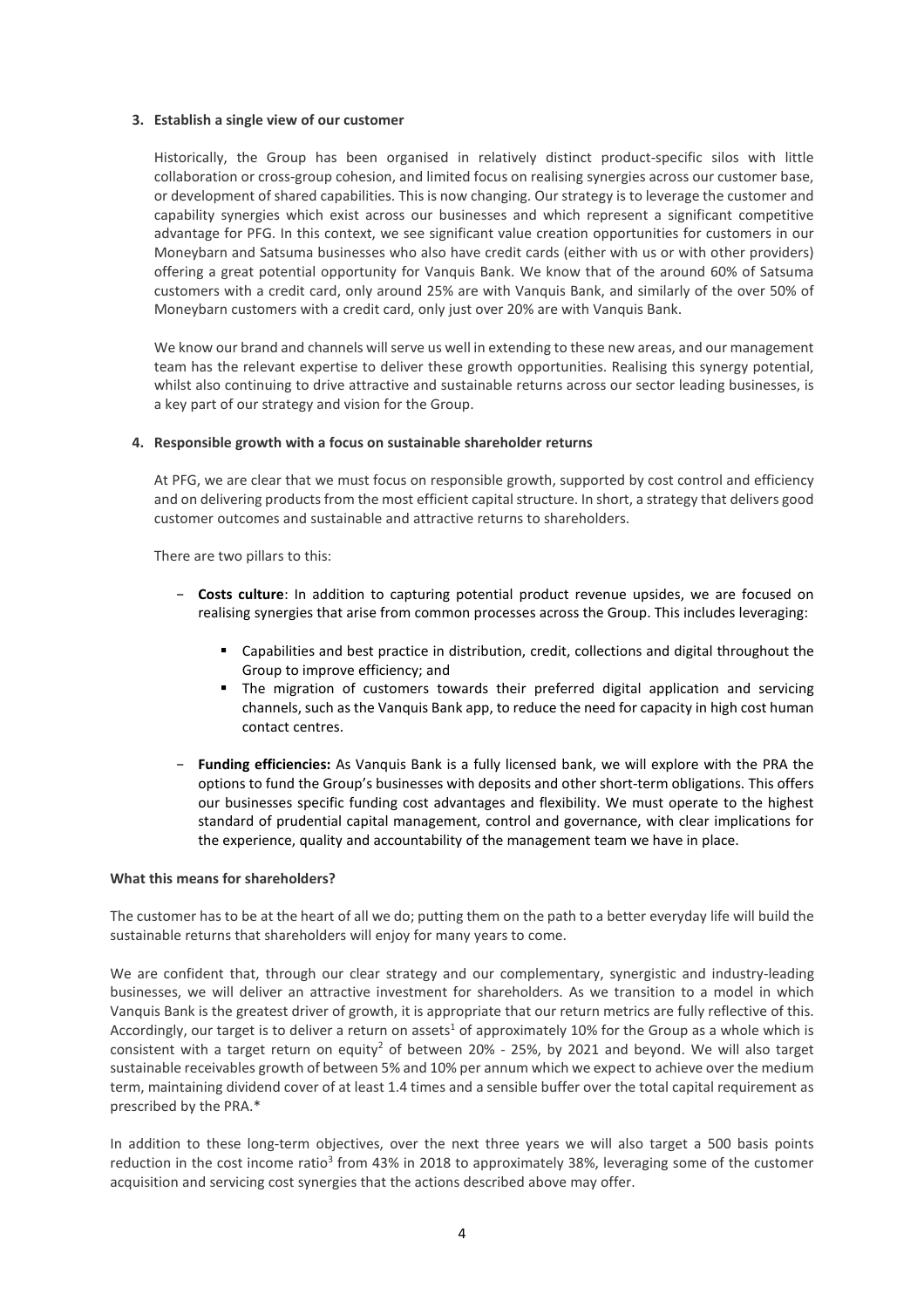- *\* Represents the paragraph as clarified by the statement issued on 7 May 2019 (RNS Number: 1186Y).*
- $1$  Return on assets is calculated as profit before interest, amortisation of intangible assets and exceptional items after tax as a percentage of *average receivables (calculation set out on page 66 of the 2018 Annual Report and Financial Statements).*
- <sup>2</sup> Return on equity is calculated as profit after tax, prior to the amortisation of acquisition intangibles and exceptional items, divided by average equity. Average equity is calculated after deducting the pension asset net of deferred tax and the fair value of derivative financial instruments (calculation set out on page 67 of the 2018 Annual Report and Financial Statements). Pro forma return on equity for 2018, *assuming the rights issue net proceeds of £300m were received on 1 January 2018, was 18.7%.*
- <sup>3</sup> Cost income ratio is calculated as administrative and operating costs, prior to the amortisation of acquisition intangibles and exceptional *items, divided by revenue.*

### **APPENDIX – DETAILED TRADING UPDATE COMMENTARY**

### **Vanquis Bank**

Vanquis Bank has delivered results in line with the Group's internal plans as well as delivering strong new customer volumes during the first quarter of the year.

Despite tighter underwriting standards, new customer bookings of 98,000 were 11,000 higher than last year and ahead of management's plans, reflecting the benefit from the implementation of the new underwriting engine towards the end of 2018 which has enabled Vanquis Bank to significantly enhance the customer onboarding journey. This includes the full roll-out of soft search pre-application for all channels and the pre-approval and pre-population for all affiliate channels, both of which have resulted in an improvement in application completion rates. Customer numbers ended the first quarter at 1,794,000, 4% higher than last year.

Having increased minimum due payments in the last quarter of 2018, Vanquis Bank has commenced testing of communication strategies in respect of higher recommended payments during March 2019. Both measures are in response to the FCA's definition of persistent debt within the Credit Card Market Study and are expected to moderate receivables growth in 2019 as previously reported.

The rate of increase in delinquency has remained consistent with the first quarter of 2018 and the rate of increase in payment arrangements experienced in the second half of last year due to enhanced forbearance and the increase in minimum due payments has moderated through the first quarter of 2019.

The ROP refund programme was completed during March within the previously announced financial provision for refunds and balance reductions and agreed timetable with the FCA. There has been no material change in the level of complaints arising in relation to ROP following the announcement of the settlement in February 2018. Discussions are in progress with the FCA regarding an enhancement of the ROP product and a return to new sales in due course.

### **Consumer Credit Division (CCD)**

The ongoing turnaround of the home credit business has continued to progress well in the first quarter, with positive momentum on new and returning customer recruitment, the implementation of further actions to rightsize the cost base and support from the FCA in respect of the introduction of enhanced performance management of the field force. Overall, CCD has performed in line with the Group's internal plan during the first quarter of the year.

The improved momentum in new customer recruitment experienced in the fourth quarter of 2018 has continued in home credit during the first quarter of the year. The number of new and returning UK home credit customers was approximately 27% higher than the first quarter of 2018. As a result, home credit customer numbers ended the first quarter at 419,000, a reduction from 440,000 at December 2018 and in line with the normal seasonal reduction experienced prior to the change in operating model in July 2017.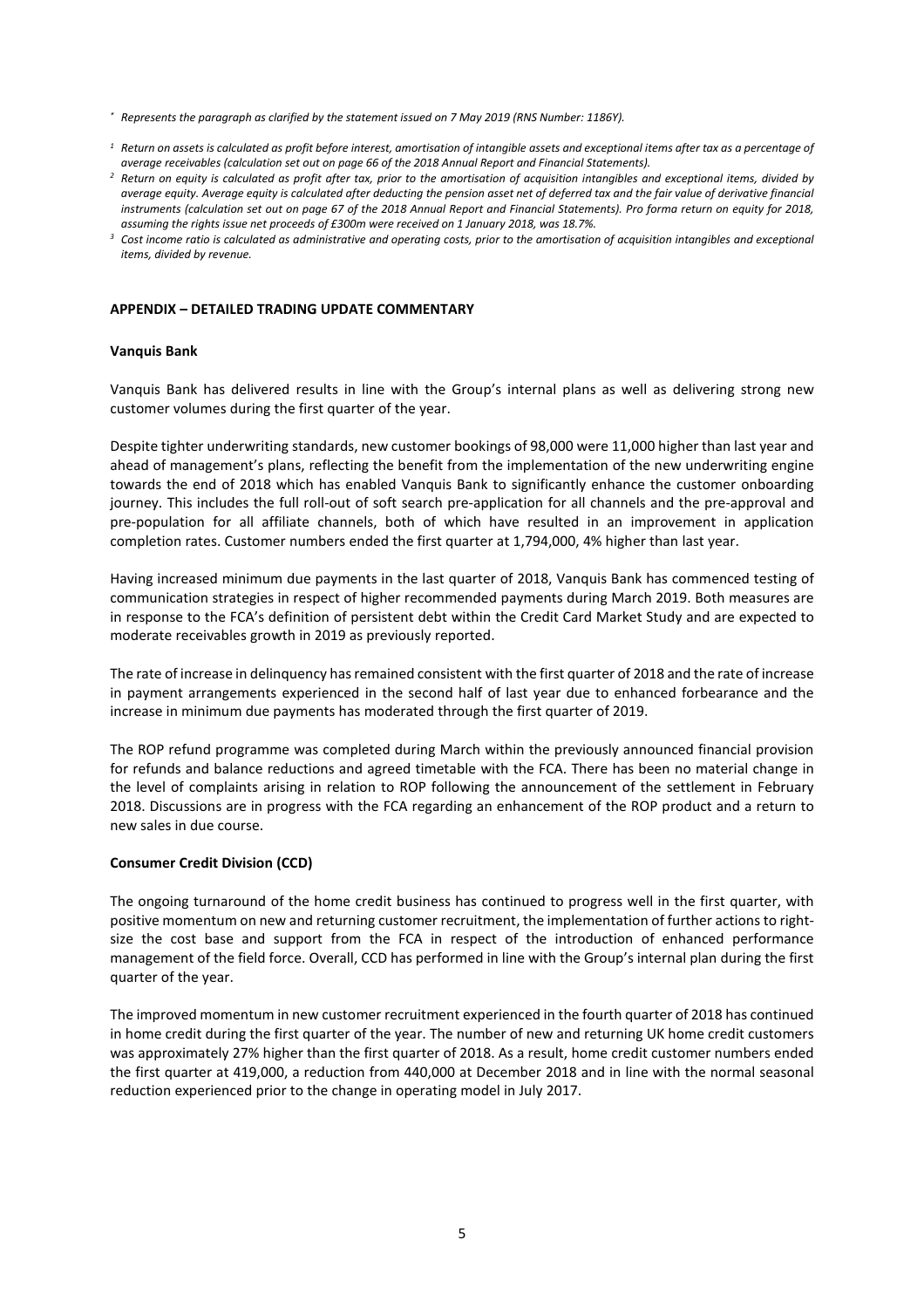Satsuma continues to experience a good flow of lending volumes despite further refinements in underwriting. New business and further lending volumes increased by approximately 16% and customer numbers ended the first quarter at 122,000, up 34% on March 2018. Satsuma continues to trade in line with the Board's expectations and its continued momentum reinforces the strategic importance of the business as an important part of the Group's product range.

During the important first quarter collections period, the collections performance of credit originated since the fourth quarter of 2017 has continued to remain broadly in line with the levels achieved prior to the change of operating model in July 2017.

As previously reported, the FCA confirmed in early March 2019 that the business can implement enhanced performance management of Customer Experience Managers (CEMs) based on a balanced scorecard supported by an element of variable performance-related pay. The scorecard is currently being tested for impact on customer outcomes in a small area with a larger, regional test being planned through May which will also include the variable pay element. Subject to the satisfactory outcome of the tests, full roll-out is expected to begin at the end of the second quarter. The implementation of this full suite of performance measures is essential to improving the efficiency and effectiveness of the field organisation, both in terms of delivering consistently good customer outcomes and returning the business to run-rate profitability in due course through growing the customer base and improving collections performance.

Following agreement with the FCA, the plans to introduce an enhancement to the home credit product offering during the second quarter of 2019, are now well progressed. The product enhancement will leverage the capabilities in both home credit and Satsuma, with the relationship managed in the home by a CEM and payments collected remotely via Continuous Payment Authority. We anticipate that this will allow us to attract new and former customers who do not wish to have a weekly collections visit by a CEM and are of suitable credit quality. In addition, the trial of larger, longer duration personal loans in Satsuma at rates below 100% APR is scheduled for the third quarter of 2019.

As previously reported, in January 2019, CCD announced a voluntary redundancy programme in central support functions with the aim of reducing central headcount by over 200. Together with actions already taken and the ongoing tight control of costs, this is expected to result in CCD's cost base reducing in 2019. Overall, there has been a reduction in roles within CCD approaching 1,000 over the last 12 months.

CCD remains on track to deliver its 2019 objective of stabilising the customer base and reducing the cost base in order to return the business to run rate profitability in due course.

# **Moneybarn**

Moneybarn has delivered record new business volumes and further strong receivables growth during the first quarter. New business volumes were ahead of management's plans and showed year-on-year growth of approximately 40%. As a result, customer numbers at the end of March 2019 stood at 65,000, up 23% on March 2018. Default rates and arrears levels remain stable and profits were in line with the Group's internal plans, despite the adverse impact of stronger than forecast growth under IFRS 9.

Significant progress has been made with the FCA regarding the redress to be paid to resolve the issues arising in respect of the investigation into affordability, forbearance and termination options. The settlement is expected to be agreed shortly within the previously announced financial provision of £20m.

Moneybarn remains well positioned with respect to the FCA review of the motor finance market given the business has flat fee commission structures and has never given discretion to brokers in setting the interest or commission levels.